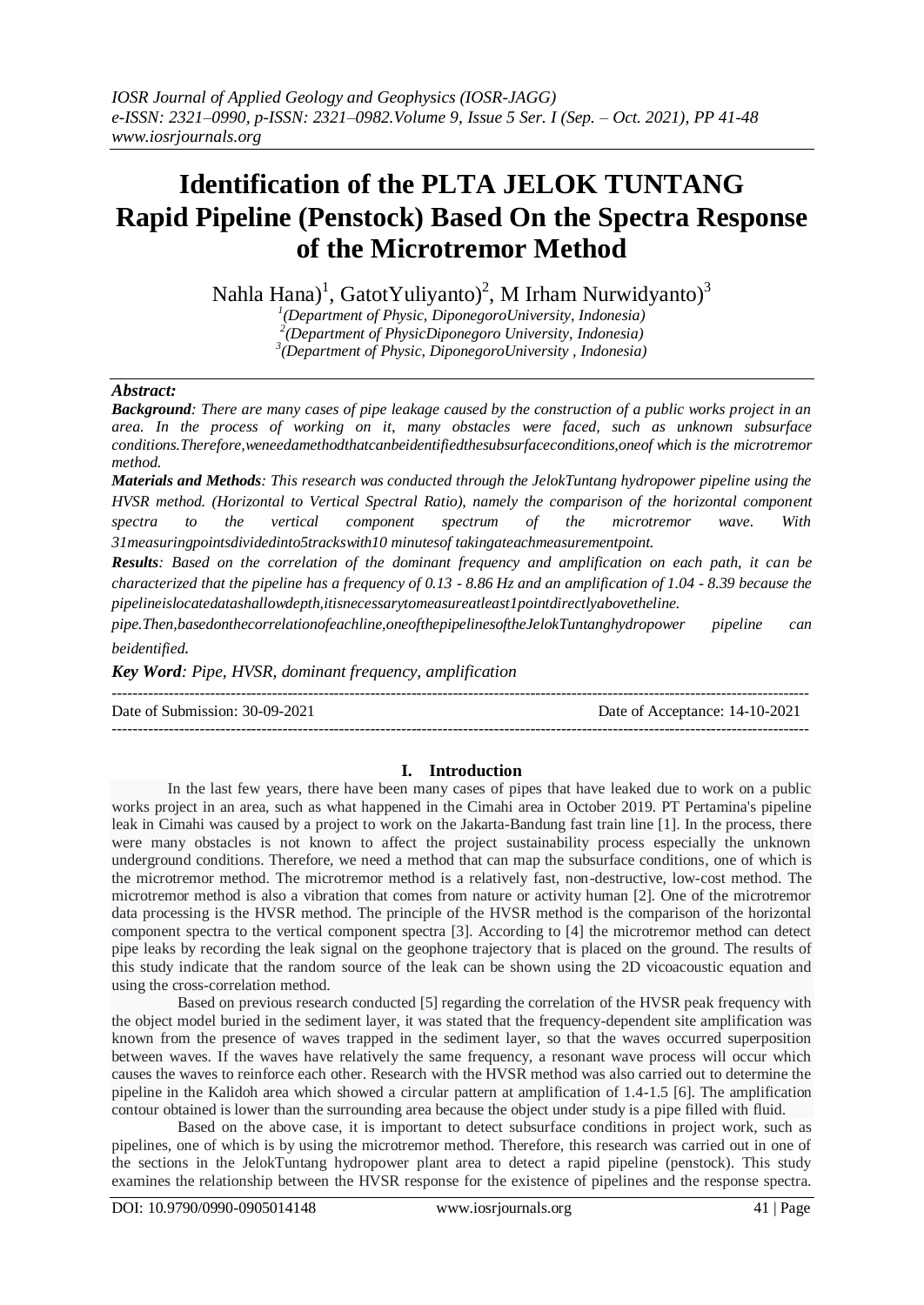The response spectra can be extracted from the HVSR curves arranged in a linear path configuration form a frequency-amplification profile.

#### **II. Material And Methods**

This prospective Microtremor is also called soil vibration with an amplitude of displacement of about 0.1-1 micron with an amplitude of velocity of 0.001-0.01 cm / s [7]. Microtremor or ambient noise is a vibration originating from the ground with a certain amplitude which can describe the geological condition of the area caused by natural or artificial events, such as wind, vehicle vibrations or ocean waves [8]. In microtremor research based on the parameters of the dominant frequency and amplification, it can be seen the characteristics of the soil layer [9].

Horizontal to Vertical Spectral Ratio (HVSR) method is a method available for microtremor data processing by comparing the horizontal component spectra to the vertical component spectra. The Horizontal to Vertical Spectral Ratio method is based on the assumption that the horizontal and vertical spectrum ratio of surface vibrations is a function of displacement. The processing result of this method is an H/V curve whose peak shows local information (site effect) in the form of the predominant frequency value and the amplification factor of the recorded waves in the soil [10].

The amplification factor of the spectra of the horizontal component and the spectra of the vertical component on the soil surface in direct contact with the bedrock in the basin area is denoted by  $T_H$  and  $T_V$ . The magnitude of the horizontal amplification factor  $T_H$  can be stated as follows [11].

$$
T_H = \frac{S_{HS}}{S_{HB}}\tag{1}
$$

where  $S_{HS}$  is the spectra of the horizontal component at the soil surface and  $S_{HB}$  is the spectra of the horizontal component in the bedrock. The magnitude of the vertical amplification factor  $T_V$  can be stated as follows:

$$
T_V = \frac{S_{VS}}{S_{VB}}\tag{2}
$$

 $S_{\nu s}$  is the spectrum of the vertical component at ground level and  $S_{\nu B}$  is the spectrum of the vertical component in bedrock.

The microtremor data is composed of several types of waves, but the main one is Rayleigh waves that propagate in the sedimentary layer above the bedrock. The effect of Rayleigh waves on the microtremor recording is the same for the vertical and horizontal components in the frequency range (0.2-20.0) Hz, so that the ratio between the spectra of the horizontal component and the spectrum of the vertical component in bedrock is close to the value of one.

$$
\frac{S_{HB}}{S_{VB}} \approx 1\tag{3}
$$

Then rounded up to

$$
\frac{S_{HB}}{S_{VB}} = 1\tag{4}
$$

rounding is done because of the result close to one.

Because the spectrum ratio between the horizontal component spectra and the vertical component spectrum in the bedrock is close to the value of one, so there is only an influence caused by the local geological structure or site effect  $(T_{\text{SATE}})$ .  $T_{\text{SITE}}$  shows the amplification peak at the fundamental frequency of a location. From equations (1) and (2), the amount of  $T_{STTE}$  is :

$$
T_{STTE} = \frac{T_H}{T_V} \tag{5}
$$

By entering equation (4) into equation (5), we get the following equation:

$$
T_{SITE} = \frac{S_{HS}}{S_{VS}}\tag{6}
$$

Equation (6) becomes the basis for calculating the horizontal to vertical spectral ratio (HVSR) as follows:

$$
HVSR = T_{STTE} = \frac{\sqrt{S_{NS}^2 + S_{EW}^2}}{S_V} \tag{7}
$$

Dominant frequency is the frequency value which appears often recognized as the frequency of rock layers in the region. The dominant frequency has a close relationship with the thickness of the sediment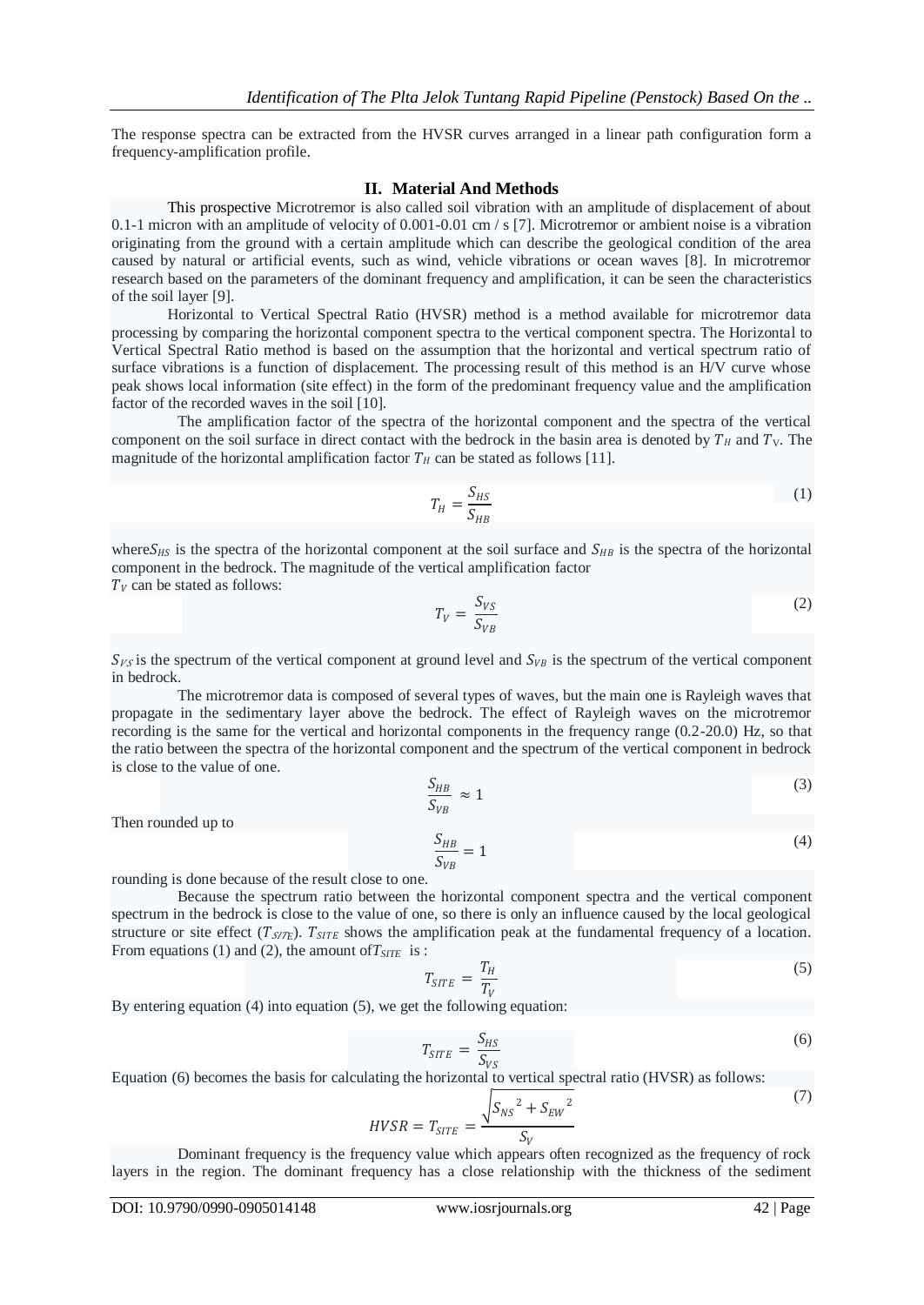(bedrock) [12]. As was also stated by [13] and [14] that the deeper the bedrock, the lower the dominant frequency. Conversely, the shallower the bedrock, the higher the dominant frequency. The value of the dominant frequency of an area is influenced by the thickness of the weathered layer (h) and the subsurface velocity (Vs).

Amplification of a wave can occur when an object that has its own frequency is disturbed by another wave with the same frequency. Amplification is an enlargement of seismic waves that occurs due to significant differences between layers, in other words, seismic waves will experience enlargement, if they propagate from one medium to another that is softer than the initial medium in which it is passed. The greater the difference, the greater the magnification experienced by the wave [12].

There are two devices used in research, namely hardware and software, The hardware device are Geophone 3 Axial VHL Vs-2B, Global Positioning System (GPS), Geological Compass, Data Logger DI 710 and Data Logger GL (840 and 240), Laptop. The software used is Geopsy, Microsoft Excel 2016, Notepad ++, Windaq, Surfer, and Google Earth Pro.

#### **III. Result**

The measurement results of this study are the dominant frequency and amplification values. The dominant frequency values are expressed in the color gradation contours shown in Figure 1, while the amplification values are shown in Figure 2.

The dominant frequency values in the study area range from 0.13 to 8.86 Hz with a dominant frequency of less than 4 Hz which dominates the research area. Based on the value of the frequency distribution in one of the sections in the JelokTuntang hydropower plant area, high frequency values are found at measurement points B1, B4, B5, D1, and E4 of 6.30 - 8.86 Hz marked in yellow to red. The other measurement points have a low dominant frequency marked in purple to blue, 0.13 - 1.83 Hz. The low frequency values represent the thick sedimentary layer of the area. The thickness of the sediment layer can describe the subsurface layer in the study area. The lower the value of the dominant frequency, the thicker the thickness of the sediment layer, so that the depth of the bedrock is also getting deeper. Conversely, if the higher the value of the dominant frequency, the thinner the thickness of the sediment layer, so that the depth of the bedrock also getting shallower.



Based on Figure 2, the value of the amplification factor around the pipeline ranges from 1.04 to 8.39. The highest amplification factor values are found at measurement points A6, A7, A8, A9, and E7 of 6.48 - 8.39 marked in yellow to red, while the other measurement points have the lowest amplification factor value of 1.04 - 4.66 is marked purple to green. A high amplification value indicates a low impedance contrast between layers,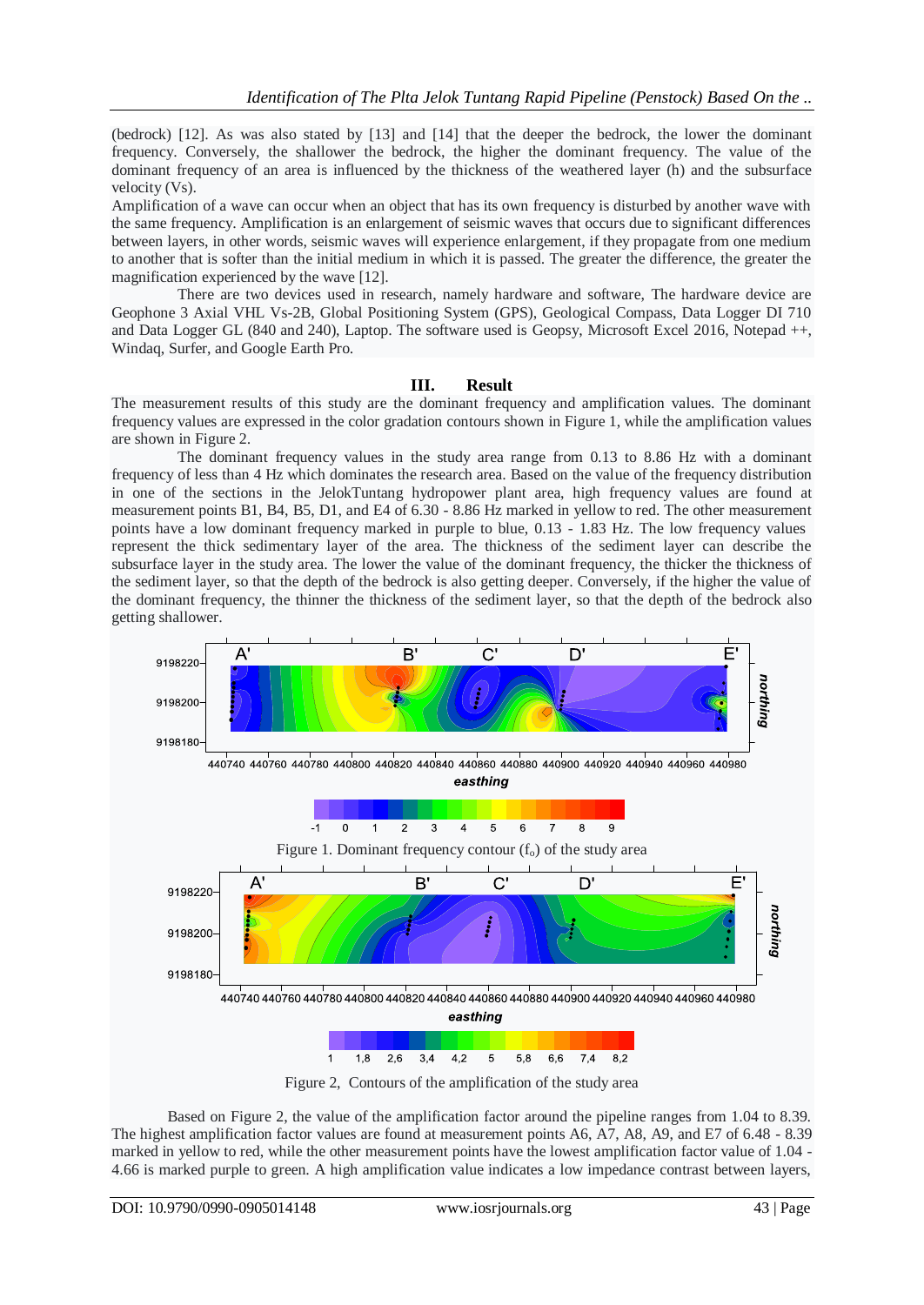meaning that the inter-layer passages are also low, while a low amplification value is found in dense rock because the impedance contrast of the area is high. The dominant frequency and amplification values are not related to each other as in the C line. The C line has a low dominant frequency and low amplification because the factor that affects the dominant frequency is the thickness of the sediment layer, while the amplification factor of the sediment thickness does not really have an effect.

#### **IV. Discussion**

Line A is a path that is used as a reference in indicating the existence of a pipeline. The amplification value on path A ranges from 1 to 7,8. From this line an indication of the existence of a pipeline is at point A2 which has low amplification which is marked in purple. In Figure 3, it can be seen that the amplification factor value of point A2 is 2.75 with a dominant frequency value of 0.14 Hz.



The next line is line B. From this line, an indication of the existence of a pipeline at point B3 has a dominant frequency of 6.12 Hz with an amplification factor value of 1.48.

The C line has the lowest amplification value compared to the other lines. The profile of the C path can be seen in Figure 5. The low amplification factor of this path is due to the compactness or density of the sediment layer which accelerates the duration of the wave propagating in this path and the high impedance contrast value of this path. If the impedance contrast value is high, the amplification value is low because it is inversely proportional. The indication of the existence of a pipeline on line C, namely at point C3, is marked in purple. point C3 has a dominant frequency value of 0.35 Hz with an amplification of 1.22.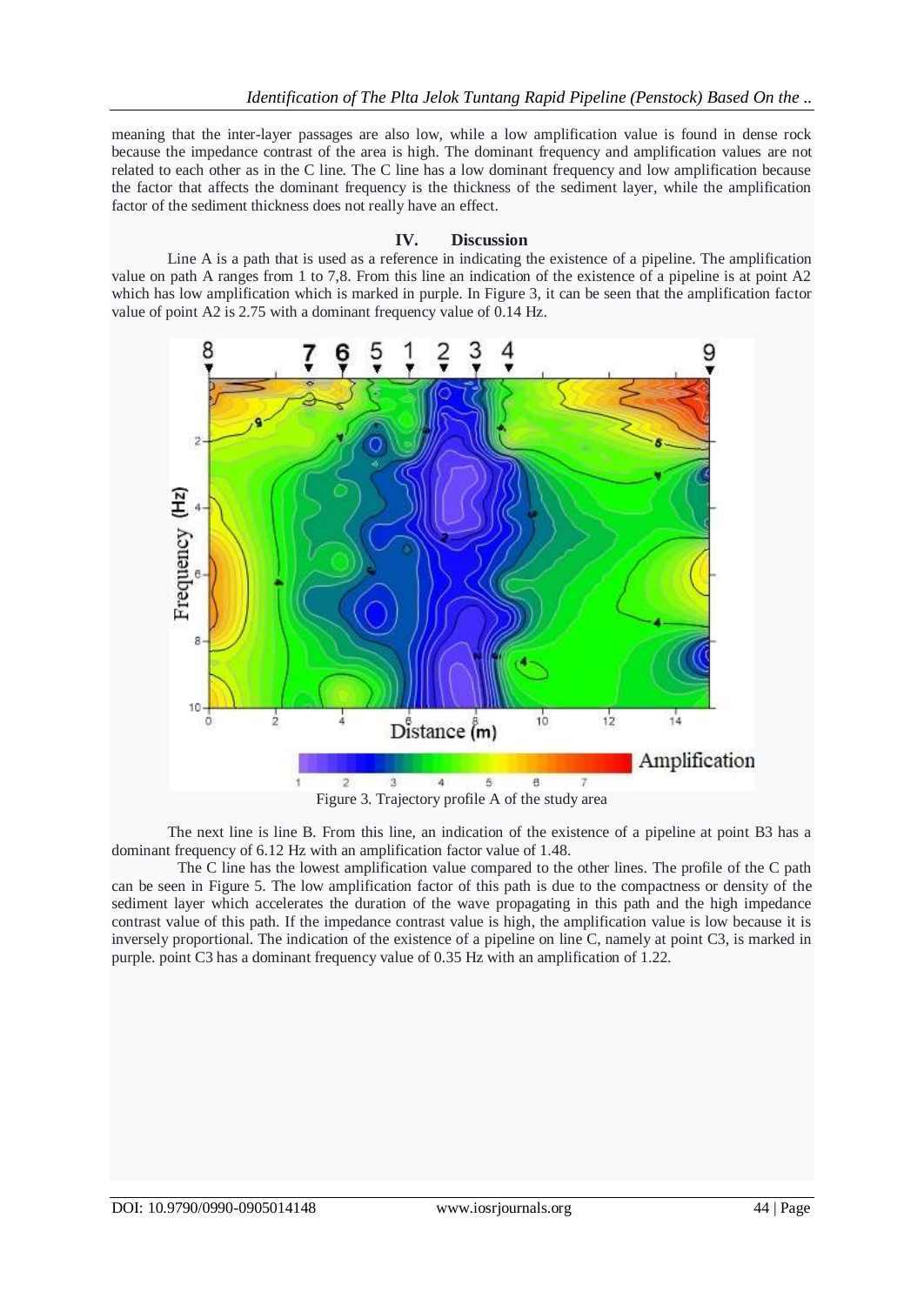

Figure 4. Trajectory profile A of the study area Figure 5. Trajectory profile A of the study area

The indication of the existence of a pipeline on line D is located at point D3 with low amplification marked in purple. Point D3 has a low dominant frequency value of 0.24 Hz with an amplification of 3.04. The pipe diameter on this track is the same as the other tracks, which is 2 m.

The last path is the E line with 7 measurement points. The E trajectory profile can be seen in Figure 7 which has an amplification range of 1 - 7.8 marked in purple to red. The indication of the existence of a pipeline on this line, namely at point E4 is marked with green. The amplification value at point E4 tends to be greater than the other points because there is a layer of soft sediment above the bedrock at this point. Point E4 has a dominant frequency value of 6.98 Hz with an amplification of 3.88.

Based on the correlation of the dominant frequency and amplification on each path, it can be characterized that the fast pipeline (penstock) has a frequency of 0.13 - 8.86 Hz and an amplification of 1.04 - 8.39. Then, based on the correlation of each line with the HVSR curve, it can be identified that one of the sections of the JelokTuntang hydropower pipeline can be seen in Figure 8

.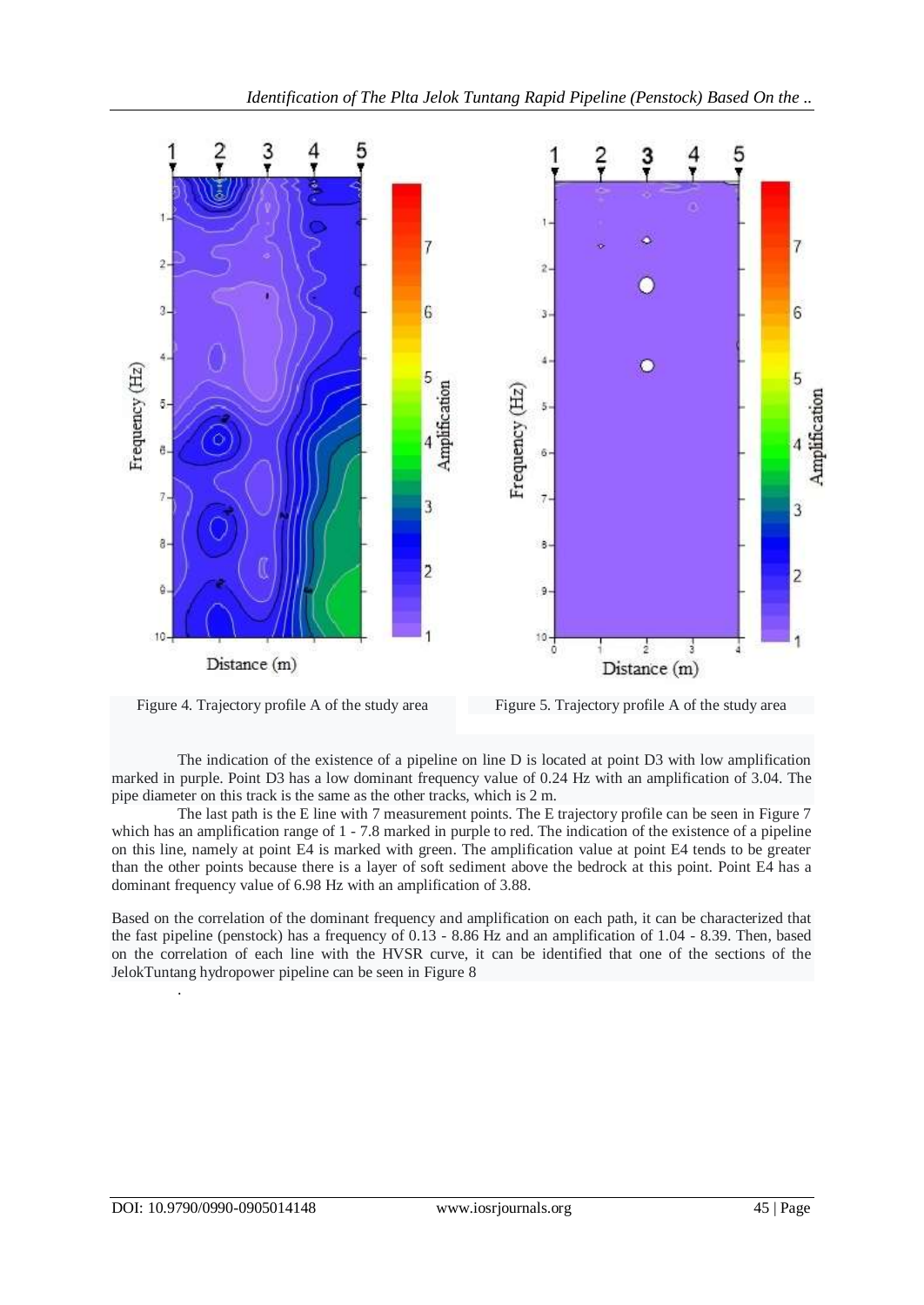

3

 $\overline{2}$ 

Figure 7. Trajectory profile E of the study area

 $\overline{4}$ 

 $\delta$ 

6

 $\overline{7}$ 

 $\hat{c}$ 

3

Figure 6. Trajectory profile D of the study area

 $\frac{1}{3}$ 

 $\frac{1}{2}$ 

Distance (m)

10





Correlating the location of the measurement point with the pipeline indication can be done through spatial analysis of the measurement point. On track A according to the modeling results using a surfer, the measuring point A2 is estimated to be right above the rapid pipeline. The first spatial analysis was carried out on path A between measurement points A8 and A9 without including measurement point A2, the results can be seen in Figure 9.From the figure below the indication of the existence of a pipeline is not clearly visible as in Figure 9.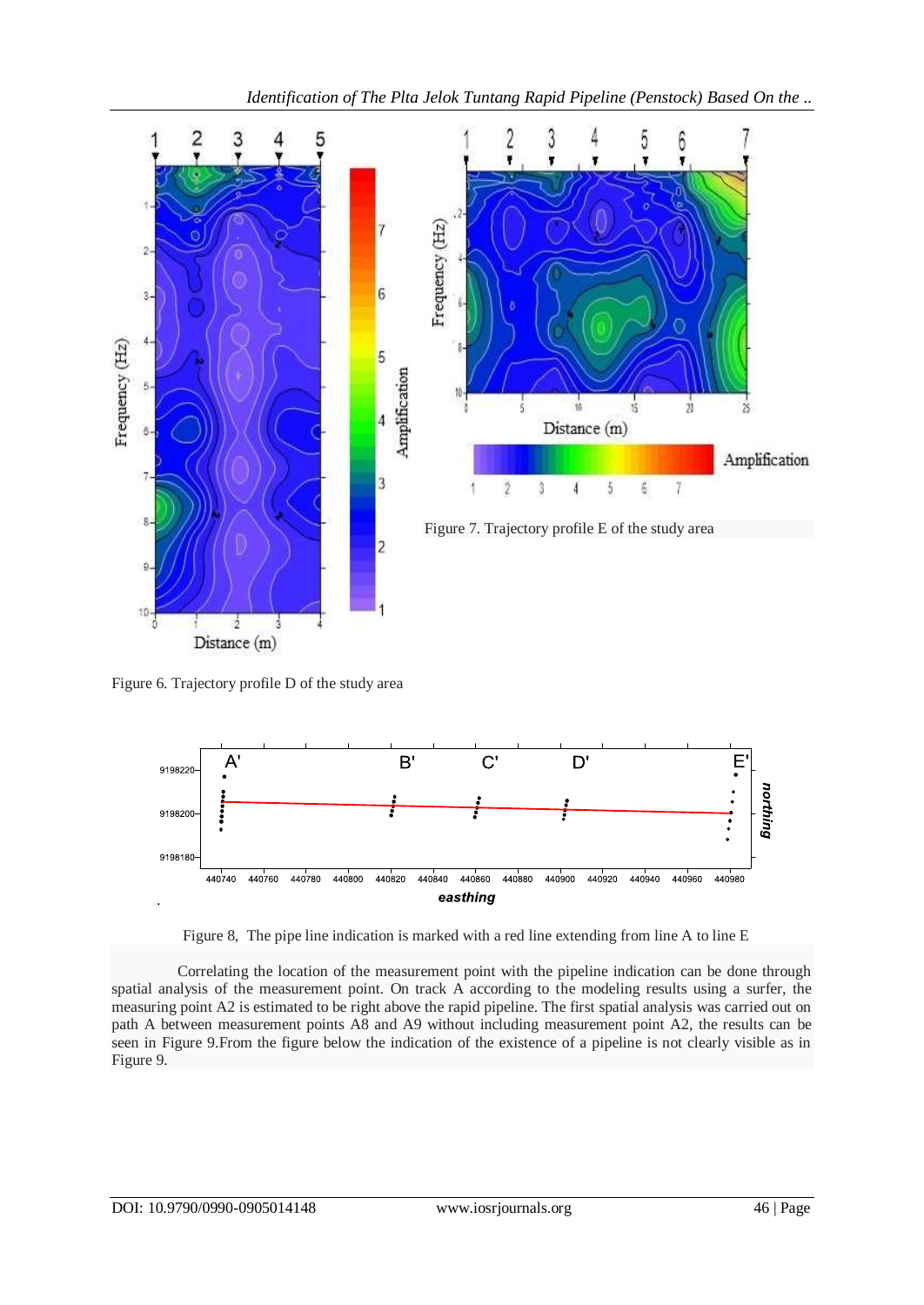

Figure 9. Spatial analysis of path A with 2 measurement points, at point 8 and 9.



Figure 10. Spatial analysis of path A with 3 measurement points, at point 8, 2 and 9.

Then the second spatial analysis on line A, namely by using measurement points A2, A8, and A9, modeling can be seen in Figure 10.From Figure 10, it is clear that the indication of a rapid pipeline is due to the A2 measurement point which is directly above the pipeline . From the two spatial analyzes above, it can be concluded that in identifying shallow buried objects such as rapid pipelines, there is at least 1 measuring point right above the object or rapid pipeline.